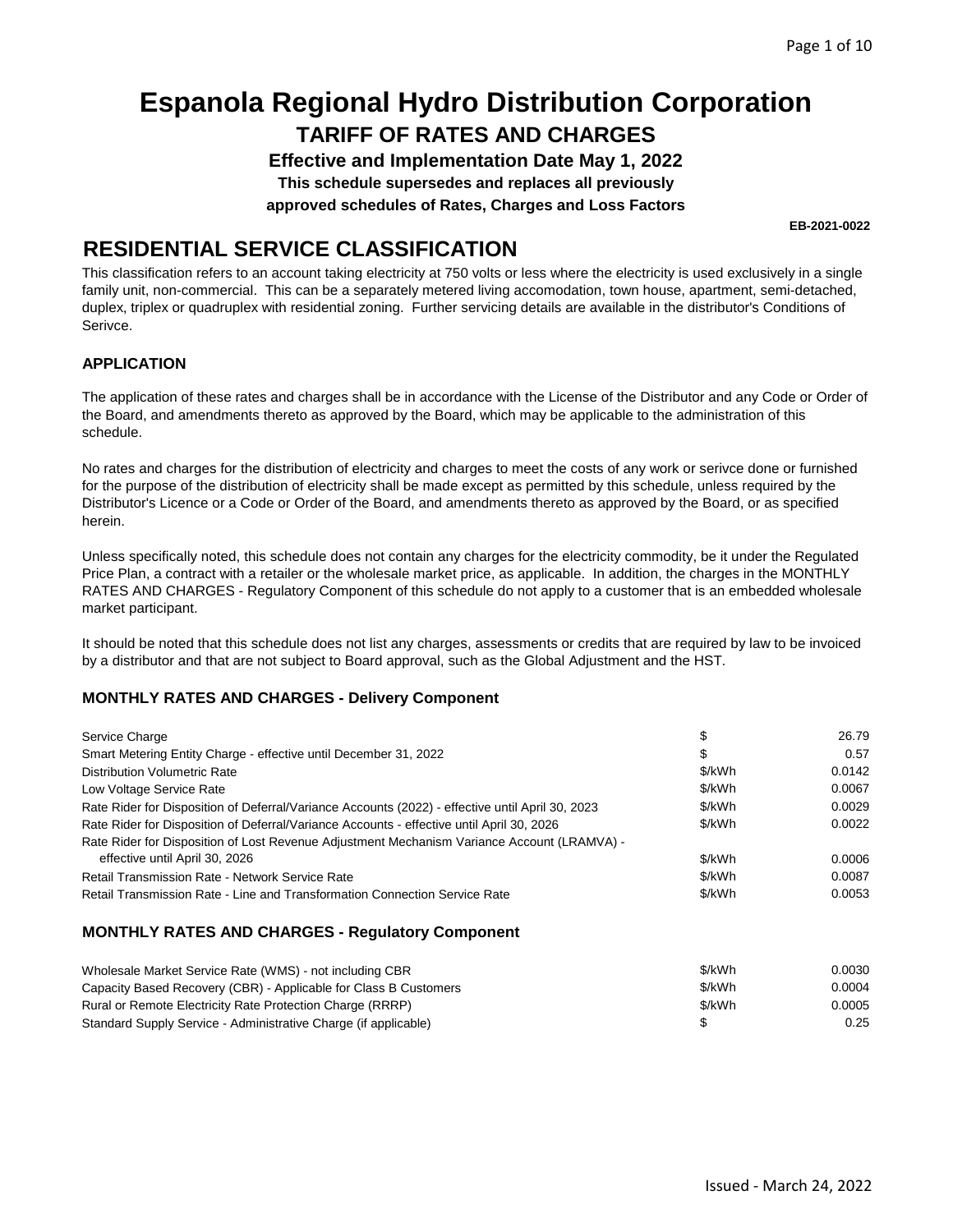## **TARIFF OF RATES AND CHARGES Espanola Regional Hydro Distribution Corporation**

**Effective and Implementation Date May 1, 2022** 

**This schedule supersedes and replaces all previously** 

**approved schedules of Rates, Charges and Loss Factors** 

### **GENERAL SERVICE LESS THAN 50 KW SERVICE CLASSIFICATION**

This classification refers to a non residential account taking electricty at 750 volts or less whose monthly average peak demand is less than, or is forecast to be less than 50 kW. Further servicing details are available in the distributor's Conditions of Service.

### **APPLICATION**

The application of these rates and charges shall be in accordance with the License of the Distributor and any Code or Order of the Board, and amendments thereto as approved by the Board, which may be applicable to the administration of this schedule.

No rates and charges for the distribution of electricity and charges to meet the costs of any work or serivce done or furnished for the purpose of the distribution of electricity shall be made except as permitted by this schedule, unless required by the Distributor's Licence or a Code or Order of the Board, and amendments thereto as approved by the Board, or as specified herein.

Unless specifically noted, this schedule does not contain any charges for the electricity commodity, be it under the Regulated Price Plan, a contract with a retailer or the wholesale market price, as applicable. In addition, the charges in the MONTHLY RATES AND CHARGES - Regulatory Component of this schedule do not apply to a customer that is an embedded wholesale market participant.

It should be noted that this schedule does not list any charges, assessments or credits that are required by law to be invoiced by a distributor and that are not subject to Board approval, such as the Global Adjustment and the HST.

### **MONTHLY RATES AND CHARGES - Delivery Component**

| Service Charge                                                                                   | \$     | 32.66  |
|--------------------------------------------------------------------------------------------------|--------|--------|
| Smart Metering Entity Charge - effective until December 31, 2022                                 | \$     | 0.57   |
| <b>Distribution Volumetric Rate</b>                                                              | \$/kWh | 0.0268 |
| Low Voltage Service Rate                                                                         | \$/kWh | 0.0060 |
| Rate Rider for Disposition of Deferral/Variance Accounts (2022) - effective until April 30, 2023 | \$/kWh | 0.0029 |
| Rate Rider for Disposition of Deferral/Variance Accounts - effective until April 30, 2026        | \$/kWh | 0.0022 |
| Rate Rider for Disposition of Lost Revenue Adjustment Mechanism Variance Account (LRAMVA) -      |        |        |
| effective until April 30, 2026                                                                   | \$/kWh | 0.0015 |
| <b>Retail Transmission Rate - Network Service Rate</b>                                           | \$/kWh | 0.0080 |
| Retail Transmission Rate - Line and Transformation Connection Service Rate                       | \$/kWh | 0.0048 |

### **MONTHLY RATES AND CHARGES - Regulatory Component**

| Wholesale Market Service Rate (WMS) - not including CBR          | \$/kWh | 0.0030 |
|------------------------------------------------------------------|--------|--------|
| Capacity Based Recovery (CBR) - Applicable for Class B Customers | \$/kWh | 0.0004 |
| Rural or Remote Electricity Rate Protection Charge (RRRP)        | \$/kWh | 0.0005 |
| Standard Supply Service - Administrative Charge (if applicable)  |        | 0.25   |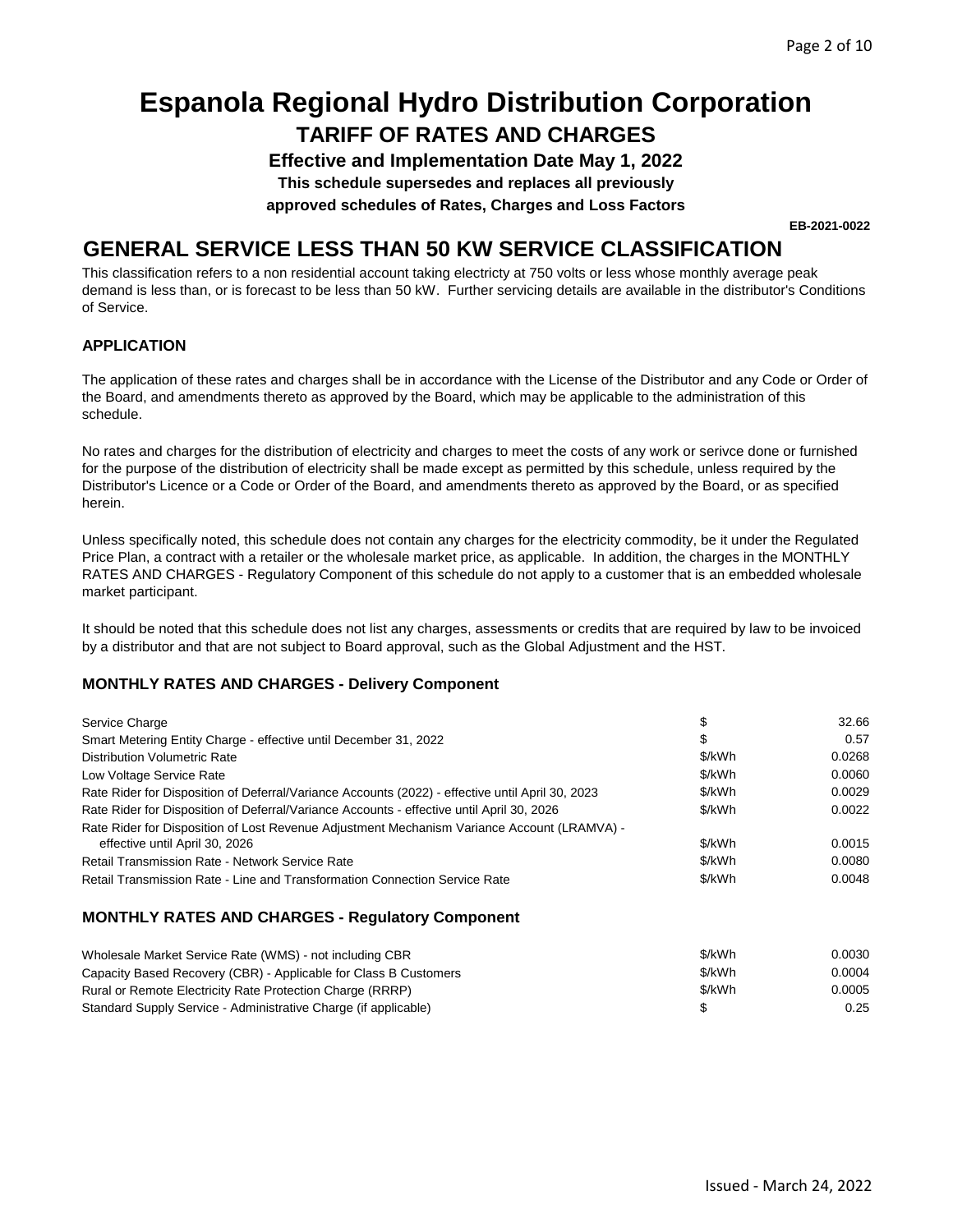**Effective and Implementation Date May 1, 2022** 

**This schedule supersedes and replaces all previously** 

**approved schedules of Rates, Charges and Loss Factors** 

**EB-2021-0022** 

### **GENERAL SERVICE 50 TO 4,999 KW SERVICE CLASSIFICATION**

This classification refers to a non residential account whose average peak demand is greater than, or is forecast to be greater than 50 kW but less than 5,000 kW. Further servicing details are available in the distributor's Conditions of Service.

#### **APPLICATION**

The application of these rates and charges shall be in accordance with the License of the Distributor and any Code or Order of the Board, and amendments thereto as approved by the Board, which may be applicable to the administration of this schedule.

No rates and charges for the distribution of electricity and charges to meet the costs of any work or serivce done or furnished for the purpose of the distribution of electricity shall be made except as permitted by this schedule, unless required by the Distributor's Licence or a Code or Order of the Board, and amendments thereto as approved by the Board, or as specified herein.

Unless specifically noted, this schedule does not contain any charges for the electricity commodity, be it under the Regulated Price Plan, a contract with a retailer or the wholesale market price, as applicable. In addition, the charges in the MONTHLY RATES AND CHARGES - Regulatory Component of this schedule do not apply to a customer that is an embedded wholesale market participant.

If included in the following listing of monthly rates and charges, the rate rider for the disposition of WMS - Sub-account CBR Class B is not applicable to wholesale market participants (WMP), customers that transitioned between Class A and Class B during the variance account accumulation period, or to customers that were in Class A for the entire period. Customers who transitioned are to be charged or refunded their share of the variance disposed through customer specific billing adjustments. This rate rider is to be consistently applied for the entire period to the sunset date of the rate rider. In addition, this rate rider is applicable to all new Class B customers.

If included in the following listing of monthly rates and charges, the rate rider for the disposition of Global Adjustment is only applicable to non-RPP Class B customers. It is not applicable to WMP, customers that transitioned between Class A and Class B during the variance account accumulation period, or to customers that were in Class A for the entire period. Customers who transitioned are to be charged or refunded their share of the variance disposed through customer specific billing adjustments. This rate rider is to be consistently applied for the entire period to the sunset date of the rate rider. In addition, this rate rider is applicable to all new non-RPP Class B customers.

It should be noted that this schedule does not list any charges, assessments or credits that are required by law to be invoiced by a distributor and that are not subject to Board approval, such as the Global Adjustment and the HST.

### **MONTHLY RATES AND CHARGES - Delivery Component**

| Service Charge                                                                                   | \$.     | 202.62 |
|--------------------------------------------------------------------------------------------------|---------|--------|
| <b>Distribution Volumetric Rate</b>                                                              | \$/kW   | 4.7873 |
| Low Voltage Service Rate                                                                         | \$/kW   | 2.3267 |
| Rate Rider for Disposition of Deferral/Variance Accounts (2022) - effective until April 30, 2023 | \$/kW   | 1.2498 |
| Rate Rider for Disposition of Deferral/Variance Accounts - effective until April 30, 2026        | $$$ /kW | 0.8239 |
| Rate Rider for Disposition of Lost Revenue Adjustment Mechanism Variance Account (LRAMVA) -      |         |        |
| effective until April 30, 2026                                                                   | \$/kW   | 0.2591 |
|                                                                                                  |         |        |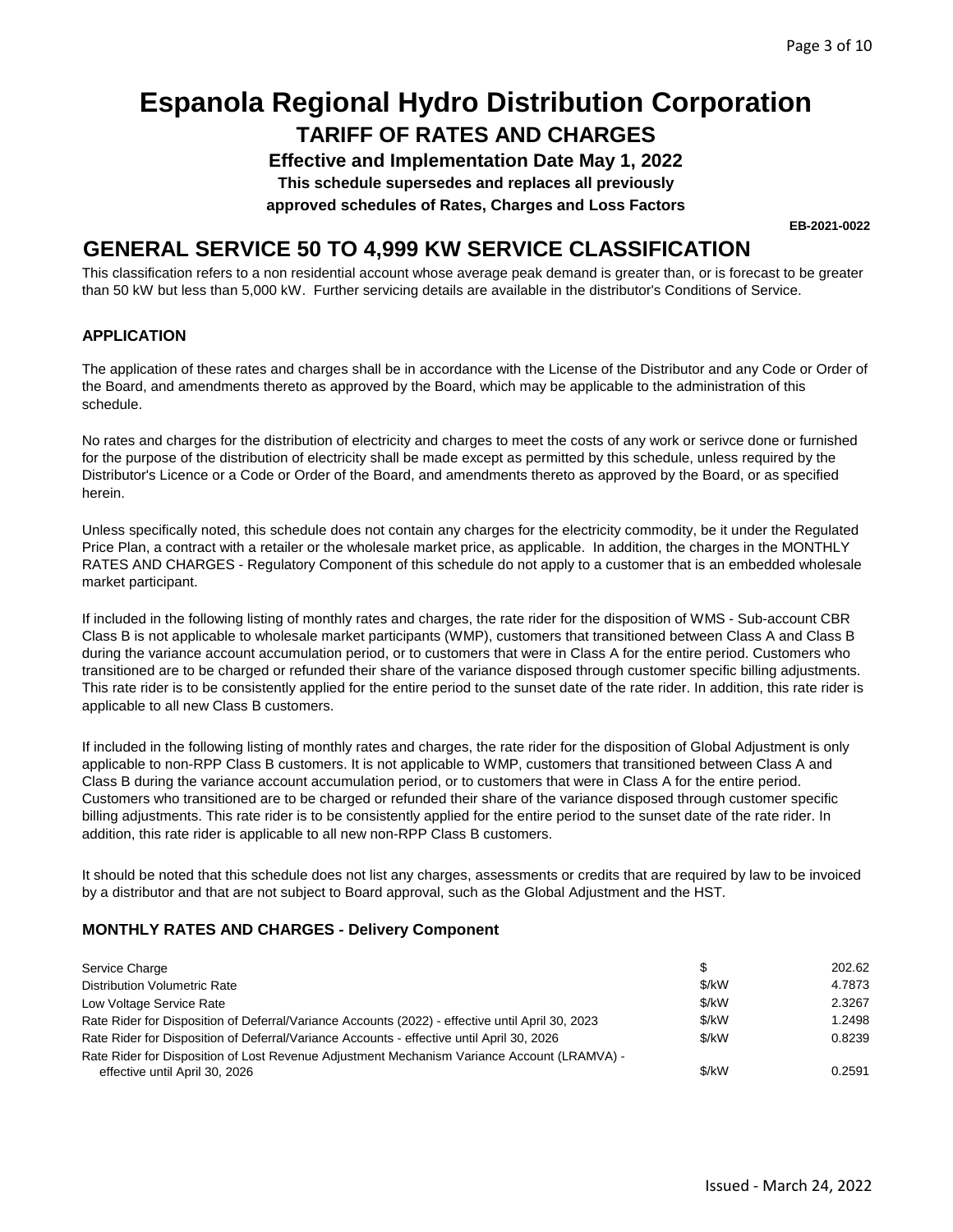**Effective and Implementation Date May 1, 2022** 

**This schedule supersedes and replaces all previously** 

### **approved schedules of Rates, Charges and Loss Factors**

|                                                                                               |       | EB-2021-0022 |
|-----------------------------------------------------------------------------------------------|-------|--------------|
| Retail Transmission Rate - Network Service Rate                                               | \$/kW | 3.2552       |
| Retail Transmission Rate - Line and Transformation Connection Service Rate                    | \$/kW | 1.8601       |
| Retail Transmission Rate - Network Service Rate - Interval Metered                            | \$/kW | 3.6593       |
| Retail Transmission Rate - Line and Transformation Connection Service Rate - Interval Metered | \$/kW | 2.5767       |
| <b>MONTHLY RATES AND CHARGES - Regulatory Component</b>                                       |       |              |

| Wholesale Market Service Rate (WMS) - not including CBR          | \$/kWh | 0.0030 |
|------------------------------------------------------------------|--------|--------|
| Capacity Based Recovery (CBR) - Applicable for Class B Customers | \$/kWh | 0.0004 |
| Rural or Remote Electricity Rate Protection Charge (RRRP)        | \$/kWh | 0.0005 |
| Standard Supply Service - Administrative Charge (if applicable)  |        | 0.25   |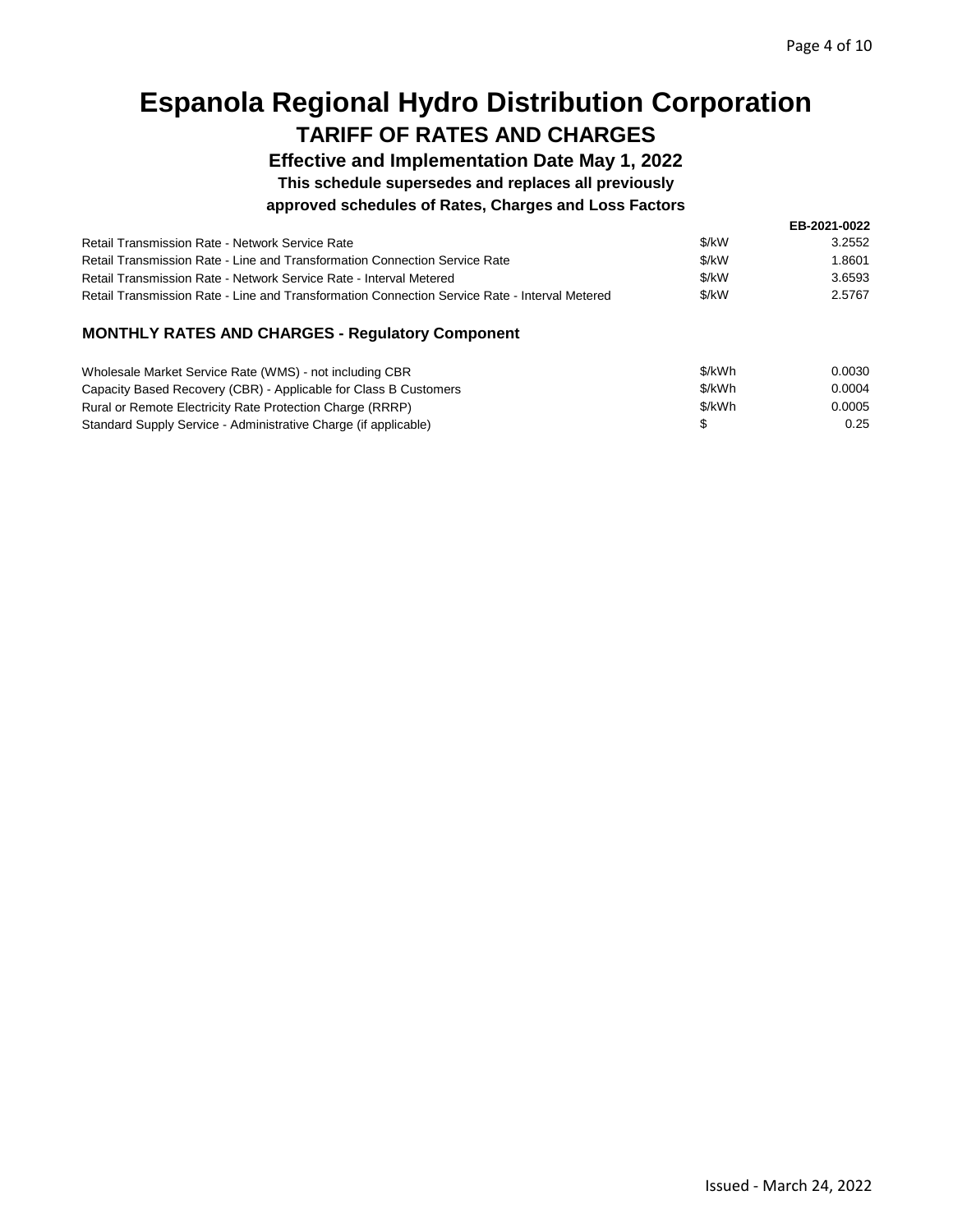## **TARIFF OF RATES AND CHARGES Espanola Regional Hydro Distribution Corporation**

**Effective and Implementation Date May 1, 2022** 

**This schedule supersedes and replaces all previously** 

**approved schedules of Rates, Charges and Loss Factors** 

### **UNMETERED SCATTERED LOAD SERVICE CLASSIFICATION**

This classification refers to an account taking electricty at 750 volts or less whose monthly average peak demand is less than, or is forecast to be less than, 50 kW and the consumption is unmetered. Such connections include cable TV power packs, bus shelters, telephone booths, traffic lights, railway crossings, etc. The customer will provide detailed manufacturer information/documentation with regard to electrical demand/consumption of the proposed unmetered load. Further servicing details are available in the distributor's Conditions of Service.

### **APPLICATION**

The application of these rates and charges shall be in accordance with the License of the Distributor and any Code or Order of the Board, and amendments thereto as approved by the Board, which may be applicable to the administration of this schedule.

No rates and charges for the distribution of electricity and charges to meet the costs of any work or serivce done or furnished for the purpose of the distribution of electricity shall be made except as permitted by this schedule, unless required by the Distributor's Licence or a Code or Order of the Board, and amendments thereto as approved by the Board, or as specified herein.

Unless specifically noted, this schedule does not contain any charges for the electricity commodity, be it under the Regulated Price Plan, a contract with a retailer or the wholesale market price, as applicable. In addition, the charges in the MONTHLY RATES AND CHARGES - Regulatory Component of this schedule do not apply to a customer that is an embedded wholesale market participant.

It should be noted that this schedule does not list any charges, assessments or credits that are required by law to be invoiced by a distributor and that are not subject to Board approval, such as the Global Adjustment and the HST.

### **MONTHLY RATES AND CHARGES - Delivery Component**

| Service Charge (per connection)                                                                  | \$     | 15.91    |
|--------------------------------------------------------------------------------------------------|--------|----------|
| Distribution Volumetric Rate                                                                     | \$/kWh | 0.0203   |
| Low Voltage Service Rate                                                                         | \$/kWh | 0.0060   |
| Rate Rider for Disposition of Deferral/Variance Accounts (2022) - effective until April 30, 2023 | \$/kWh | 0.0029   |
| Rate Rider for Disposition of Deferral/Variance Accounts - effective until April 30, 2026        | \$/kWh | 0.0024   |
| Rate Rider for Disposition of Lost Revenue Adjustment Mechanism Variance Account (LRAMVA) -      |        |          |
| effective until April 30, 2026                                                                   | \$/kWh | (0.0006) |
| <b>Retail Transmission Rate - Network Service Rate</b>                                           | \$/kWh | 0.0080   |
| Retail Transmission Rate - Line and Transformation Connection Service Rate                       | \$/kWh | 0.0048   |
| <b>MONTHLY RATES AND CHARGES - Regulatory Component</b>                                          |        |          |
| Wholesale Market Service Rate (WMS) - not including CBR                                          | \$/kWh | 0.0030   |
| Capacity Based Recovery (CBR) - Applicable for Class B Customers                                 | \$/kWh | 0.0004   |
| Rural or Remote Electricity Rate Protection Charge (RRRP)                                        | \$/kWh | 0.0005   |

Standard Supply Service - Administrative Charge (if applicable) \$ 0.25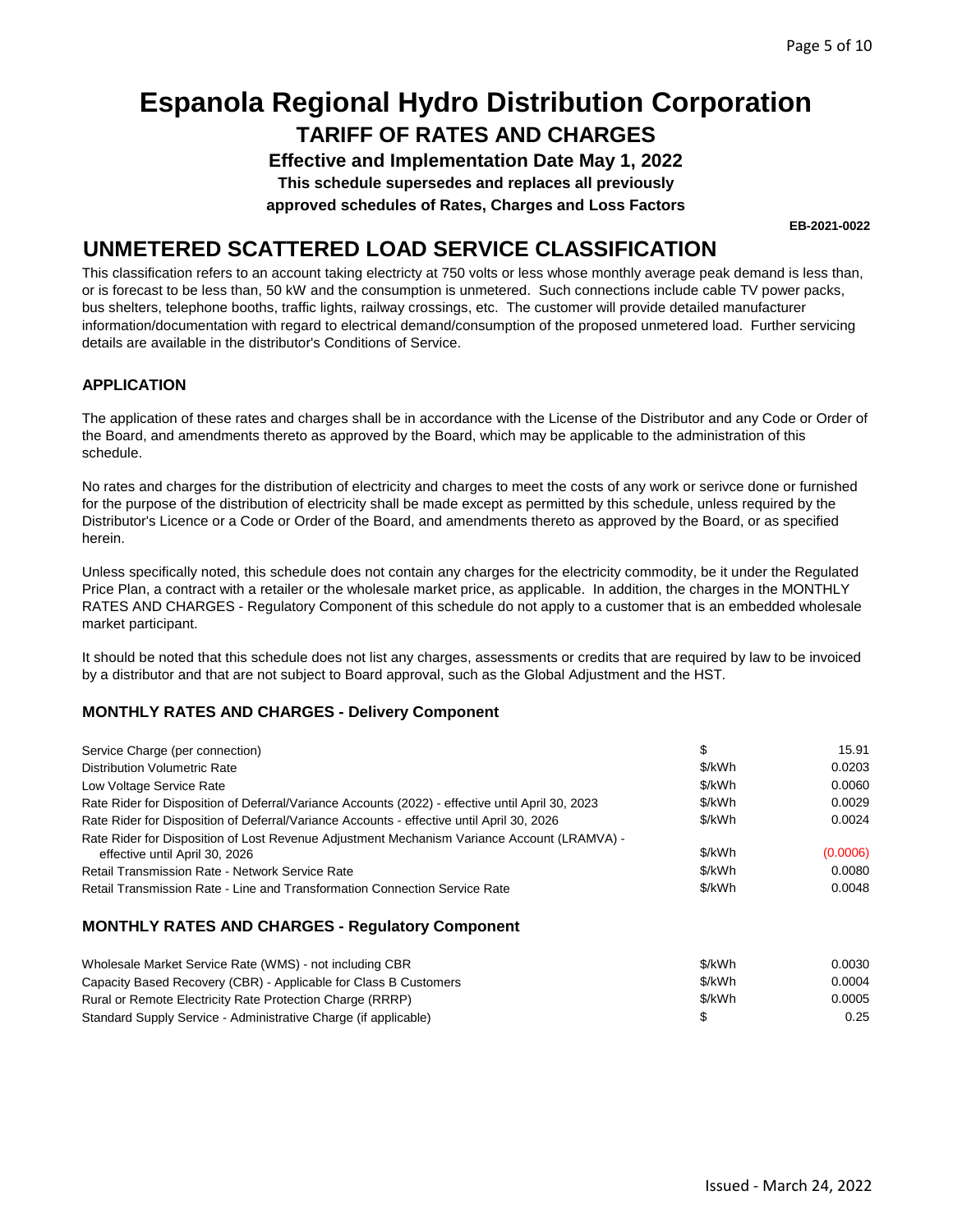## **TARIFF OF RATES AND CHARGES Espanola Regional Hydro Distribution Corporation**

**Effective and Implementation Date May 1, 2022** 

**This schedule supersedes and replaces all previously** 

**approved schedules of Rates, Charges and Loss Factors** 

### **SENTINEL LIGHTING SERVICE CLASSIFICATION**

This classification applies to safety/security lighting with a Residential or General Serivce customer. This is typically exterior lighting, and unmetered. Consumption is estimated based on the equipment rating and estimated hours of use. Further servicing details are available in the distributor's Conditions of Service.

### **APPLICATION**

The application of these rates and charges shall be in accordance with the License of the Distributor and any Code or Order of the Board, and amendments thereto as approved by the Board, which may be applicable to the administration of this schedule.

No rates and charges for the distribution of electricity and charges to meet the costs of any work or serivce done or furnished for the purpose of the distribution of electricity shall be made except as permitted by this schedule, unless required by the Distributor's Licence or a Code or Order of the Board, and amendments thereto as approved by the Board, or as specified herein.

Unless specifically noted, this schedule does not contain any charges for the electricity commodity, be it under the Regulated Price Plan, a contract with a retailer or the wholesale market price, as applicable. In addition, the charges in the MONTHLY RATES AND CHARGES - Regulatory Component of this schedule do not apply to a customer that is an embedded wholesale market participant.

It should be noted that this schedule does not list any charges, assessments or credits that are required by law to be invoiced by a distributor and that are not subject to Board approval, such as the Global Adjustment and the HST.

### **MONTHLY RATES AND CHARGES - Delivery Component**

| Service Charge (per connection)                                                                  | S     | 3.50     |
|--------------------------------------------------------------------------------------------------|-------|----------|
| <b>Distribution Volumetric Rate</b>                                                              | \$/kW | 28.1788  |
| Low Voltage Service Rate                                                                         | \$/kW | 1.8361   |
| Rate Rider for Disposition of Deferral/Variance Accounts (2022) - effective until April 30, 2023 | \$/kW | 1.0102   |
| Rate Rider for Disposition of Deferral/Variance Accounts - effective until April 30, 2026        | \$/kW | 0.8173   |
| Rate Rider for Disposition of Lost Revenue Adjustment Mechanism Variance Account (LRAMVA) -      |       |          |
| effective until April 30, 2026                                                                   | \$/kW | (0.5741) |
| <b>Retail Transmission Rate - Network Service Rate</b>                                           | \$/kW | 2.4672   |
| Retail Transmission Rate - Line and Transformation Connection Service Rate                       | \$/kW | 1.4679   |

#### **MONTHLY RATES AND CHARGES - Regulatory Component**

| Wholesale Market Service Rate (WMS) - not including CBR          | \$/kWh | 0.0030 |
|------------------------------------------------------------------|--------|--------|
| Capacity Based Recovery (CBR) - Applicable for Class B Customers | \$/kWh | 0.0004 |
| Rural or Remote Electricity Rate Protection Charge (RRRP)        | \$/kWh | 0.0005 |
| Standard Supply Service - Administrative Charge (if applicable)  |        | 0.25   |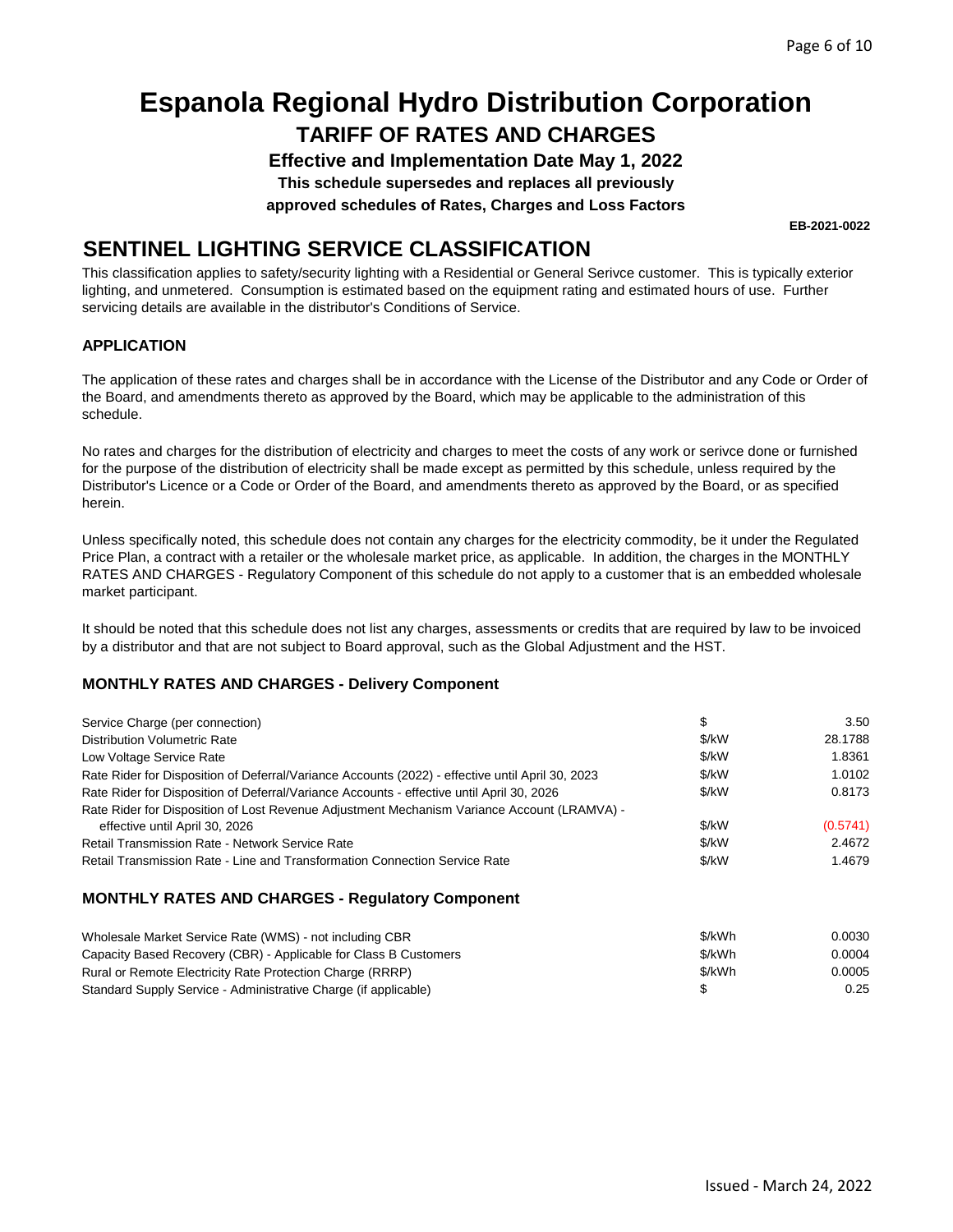## **TARIFF OF RATES AND CHARGES Espanola Regional Hydro Distribution Corporation**

**Effective and Implementation Date May 1, 2022** 

**This schedule supersedes and replaces all previously** 

**approved schedules of Rates, Charges and Loss Factors** 

**STREET LIGHTING SERVICE CLASSIFICATION** 

This classification refers to an account for roadway lighting with a Municipality, Regional Municipality, Ministry of Transportation and private roadway lighting operation, controlled by photo cells. The consumption for these customers will be based on the calculated connected load times the required lighting times established in the approved OEB Street Lighting Load Shape Template. Further servicing details are available in the distributor's Conditions of Service.

### **APPLICATION**

The application of these rates and charges shall be in accordance with the License of the Distributor and any Code or Order of the Board, and amendments thereto as approved by the Board, which may be applicable to the administration of this schedule.

No rates and charges for the distribution of electricity and charges to meet the costs of any work or serivce done or furnished for the purpose of the distribution of electricity shall be made except as permitted by this schedule, unless required by the Distributor's Licence or a Code or Order of the Board, and amendments thereto as approved by the Board, or as specified herein.

Unless specifically noted, this schedule does not contain any charges for the electricity commodity, be it under the Regulated Price Plan, a contract with a retailer or the wholesale market price, as applicable. In addition, the charges in the MONTHLY RATES AND CHARGES - Regulatory Component of this schedule do not apply to a customer that is an embedded wholesale market participant.

It should be noted that this schedule does not list any charges, assessments or credits that are required by law to be invoiced by a distributor and that are not subject to Board approval, such as the Global Adjustment and the HST.

### **MONTHLY RATES AND CHARGES - Delivery Component**

| Service Charge (per connection)                                                                                               | \$    | 1.31    |
|-------------------------------------------------------------------------------------------------------------------------------|-------|---------|
| Distribution Volumetric Rate                                                                                                  | \$/kW | 16.4455 |
| Low Voltage Service Rate                                                                                                      | \$/kW | 1.7986  |
| Rate Rider for Disposition of Deferral/Variance Accounts (2022) - effective until April 30, 2023                              | \$/kW | 0.9027  |
| Rate Rider for Disposition of Deferral/Variance Accounts - effective until April 30, 2026                                     | \$/kW | 0.8614  |
| Rate Rider for Disposition of Lost Revenue Adjustment Mechanism Variance Account (LRAMVA) -<br>effective until April 30, 2026 | \$/kW | 33.7000 |
| Retail Transmission Rate - Network Service Rate                                                                               | \$/kW | 2.4551  |
| Retail Transmission Rate - Line and Transformation Connection Service Rate                                                    | \$/kW | 1.4378  |
| <b>MONTHLY RATES AND CHARGES - Regulatory Component</b>                                                                       |       |         |

| Wholesale Market Service Rate (WMS) - not including CBR          | \$/kWh | 0.0030 |
|------------------------------------------------------------------|--------|--------|
| Capacity Based Recovery (CBR) - Applicable for Class B Customers | \$/kWh | 0.0004 |
| Rural or Remote Electricity Rate Protection Charge (RRRP)        | \$/kWh | 0.0005 |
| Standard Supply Service - Administrative Charge (if applicable)  |        | 0.25   |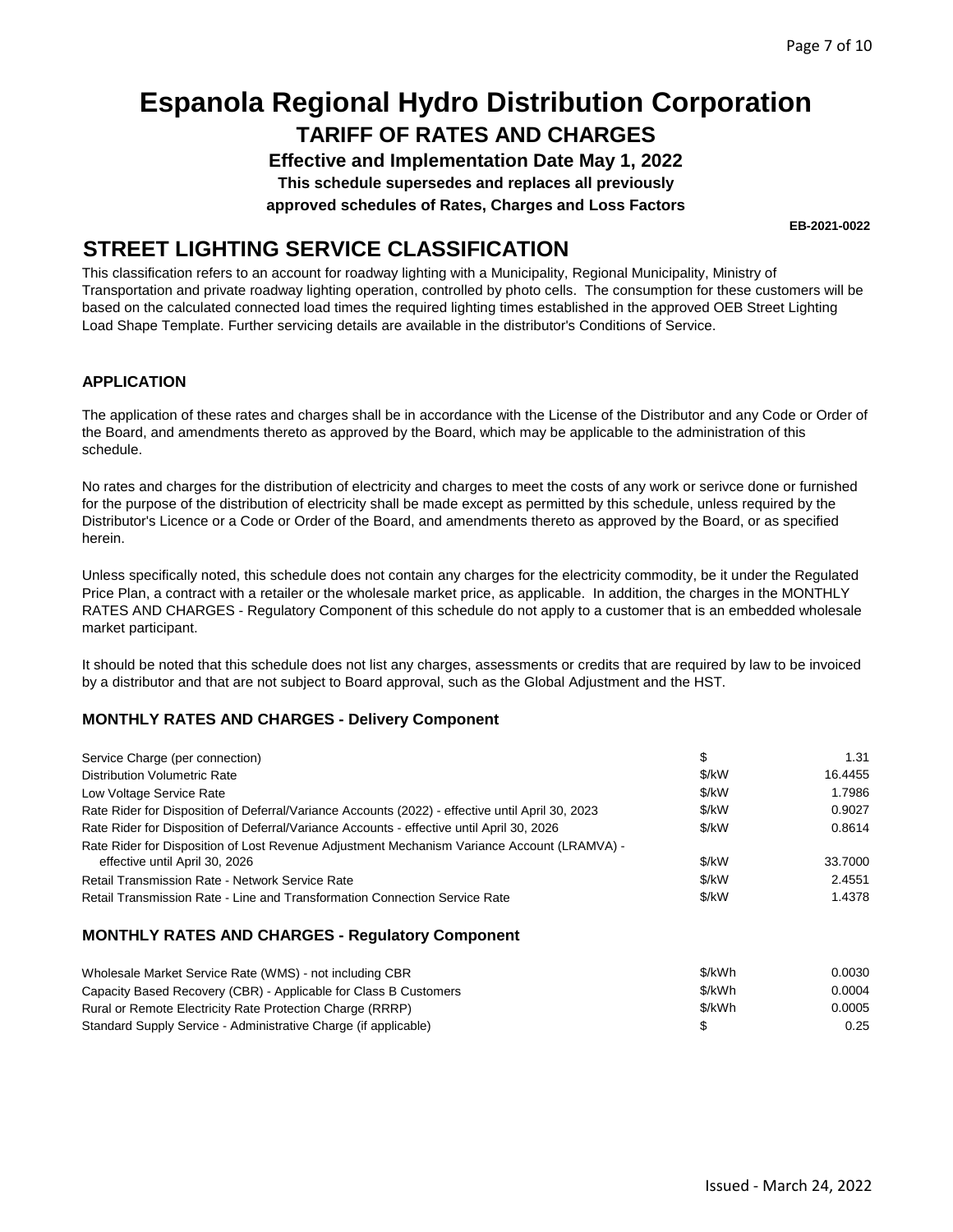# **TARIFF OF RATES AND CHARGES Espanola Regional Hydro Distribution Corporation**

**Effective and Implementation Date May 1, 2022** 

**This schedule supersedes and replaces all previously** 

**approved schedules of Rates, Charges and Loss Factors** 

### **microFIT SERVICE CLASSIFICATION**

This classification applies to an electricity generation facility contracted under the Ontario Power Authority's microFIT program and connected to the distributor's distribution system. Further servicing details are available in the distributor's Conditions of Service.

### **APPLICATION**

The application of these rates and charges shall be in accordance with the License of the Distributor and any Code or Order of the Board, and amendments thereto as approved by the Board, which may be applicable to the administration of this schedule.

No rates and charges for the distribution of electricity and charges to meet the costs of any work or serivce done or furnished for the purpose of the distribution of electricity shall be made except as permitted by this schedule, unless required by the Distributor's Licence or a Code or Order of the Board, and amendments thereto as approved by the Board, or as specified herein.

Unless specifically noted, this schedule does not contain any charges for the electricity commodity, be it under the Regulated Price Plan, a contract with a retailer or the wholesale market price, as applicable.

It should be noted that this schedule does not list any charges, assessments or credits that are required by law to be invoiced by a distributor and that are not subject to Board approval, such as the Global Adjustment and the HST.

### **MONTHLY RATES AND CHARGES - Delivery Component**

Service Charge \$ 4.55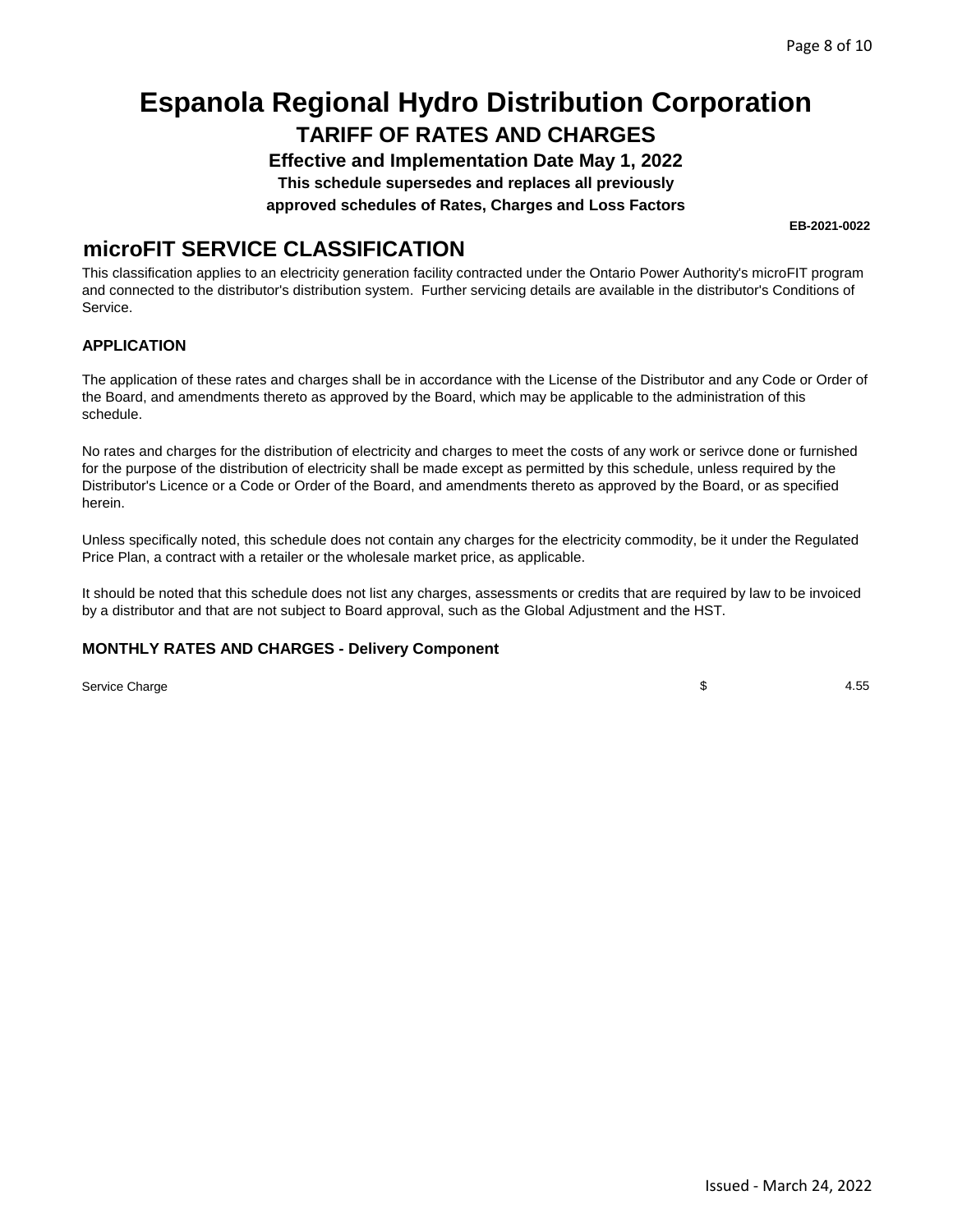# **TARIFF OF RATES AND CHARGES Espanola Regional Hydro Distribution Corporation**

**Effective and Implementation Date May 1, 2022** 

**This schedule supersedes and replaces all previously** 

**approved schedules of Rates, Charges and Loss Factors** 

| <b>ALLOWANCES</b>                                                                       |       |        |
|-----------------------------------------------------------------------------------------|-------|--------|
| Transformer Allowance for Ownership - per kW of billing demand/month                    | \$/kW | (0.60) |
| Primary Metering Allowance for Transformer Losses - applied to measured demand & energy | $\%$  | (1.00) |

### **SPECIFIC SERVICE CHARGES**

The application of these rates and charges shall be in accordance with the Licence of the Distributor and any Code or Order of the Board, and amendments thereto as approved by the Board, which may be applicable to the administration of this schedule.

No charges to meet the costs of any work or service done or furnished for the purpose of the distribution of electricity shall be made except as permitted by this schedule, unless required by the Distributor's Licence or a Code or Order of the Board, and amendments thereto as approved by the Board, or as specified herein.

It should be noted that this schedule does not list any charges, assessments, or credits that are required by law to be invoiced by a distributor and that are not subject to Board approval, such as the Global Adjustment and the HST.

| <b>Customer Administration</b>                                                                                                          |      |        |
|-----------------------------------------------------------------------------------------------------------------------------------------|------|--------|
| Arrears certificate                                                                                                                     | \$   | 15.00  |
| Account history                                                                                                                         | \$   | 15.00  |
| Returned cheque (plus bank charges)                                                                                                     | \$   | 15.00  |
| Account set up charge/change of occupancy charge (plus credit agency costs if applicable)                                               |      | 30.00  |
| Special meter reads                                                                                                                     |      | 30.00  |
| Meter dispute charge plus Measurement Canada fees (if meter found correct)                                                              | \$   | 30.00  |
| <b>Non-Payment of Account</b><br>Late payment - per month (effective annual rate 19.56% per annum or<br>0.04896% compounded daily rate) | $\%$ | 1.50   |
| Reconnection at meter - during regular hours                                                                                            | \$   | 65.00  |
|                                                                                                                                         | \$   | 185.00 |
| Reconnection at pole - during regular hours                                                                                             |      |        |
| Other                                                                                                                                   |      | 500.00 |
| Temporary service - install & remove - overhead - no transformer                                                                        | \$   |        |
| Temporary service - install & remove - underground - no transformer                                                                     | \$   | 300.00 |
| Specific charge for access to the power poles - \$/pole/year (with the exception of wireless attachments)                               | \$   | 34.76  |